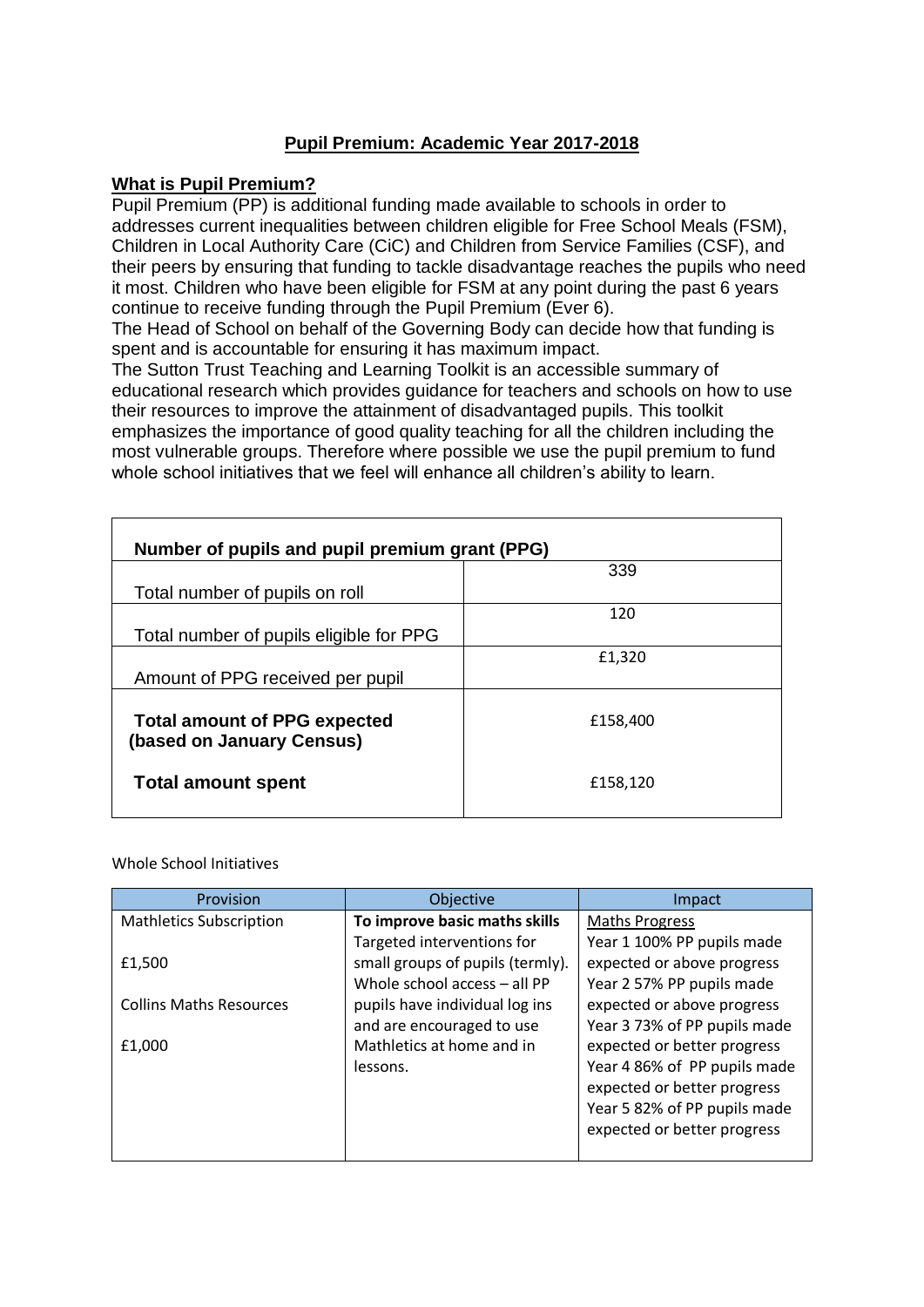| <b>Phonics Play Subscription</b><br>allowing access to a range of<br>resources. Phonics resources.<br>£500 | To enable PP pupils to attain<br>equally to other pupils in<br>phonics (particularly in<br>national screening)<br>Interactive phonics games,<br>phonics planning, assessment<br>ideas and many teaching ideas<br>and resources to help children<br>learn phonics in a fun way. | 81% Year 1 phonics pass<br>PP pupils 87% pass                                                                                                                                                                                                                                                                                              |
|------------------------------------------------------------------------------------------------------------|--------------------------------------------------------------------------------------------------------------------------------------------------------------------------------------------------------------------------------------------------------------------------------|--------------------------------------------------------------------------------------------------------------------------------------------------------------------------------------------------------------------------------------------------------------------------------------------------------------------------------------------|
| <b>Accelerated Programme</b><br>£2,000                                                                     | To accelerate progress in<br>reading<br>Purchase resources and<br>training and log ins. Promoting<br>reading independence and<br>pleasure.                                                                                                                                     | <b>Progress In Reading</b><br>Year 1 80% expected and PP =<br>64%<br>Year 2 71% expected and $PP =$<br>73%<br>Year 3 84% expected and PP =<br>82%<br>Year 4 65% expected and PP=<br>64%<br>Year 5 58% expected and PP=<br>82%                                                                                                              |
| Release time for Pupil Progress<br>Meetings (PPMs)<br>£2,640                                               | To closely monitor progress<br>and attainment of PP pupils<br>PPMs to occur after every data<br>drop. PP pupils to be a focus.<br>Staff to attend PP meetings<br>with cover provided.                                                                                          | Pupil progress meetings have<br>enabled a focus on PP pupils to<br>happen.<br>% age expected combined:-<br>Year 1 is -4% difference on non<br>PP pupils<br>Year 2 is +7% difference on<br>non PP pupils<br>Year $3$ is = to non PP pupils<br>Year 4 is +6% difference on<br>non PP pupils<br>Year 5 is +23% difference on<br>non PP pupils |

# Academic Support

| Provision                     | Objective                      | Impact                         |
|-------------------------------|--------------------------------|--------------------------------|
| PIXL Club Subscription        | To improve the outcomes for    | Year 6 achieved 52% combined   |
|                               | key marginal pupils in         | which is a 15% increase on the |
| £2,700                        | reading, writing and maths     | previous year.                 |
|                               | PiXI resources used with       | Pupils in other year groups    |
|                               | targeted groups of pupils and  | have had access to the         |
|                               | whole class to support the     | therapies with good impact as  |
|                               | teaching of English and maths  | seen in data.                  |
|                               | in Year 6.                     |                                |
| <b>GAT Trust Lead Support</b> | To enable PP pupils in FS and  | $FS = 64\%$ GLD PP GLD = 70%   |
| <b>Teachers</b>               | Year 1 to achieve equally with | Year 1 phonics 81% PP in line  |
|                               | their peers                    | with non PP                    |
| £10,000                       |                                |                                |
|                               |                                |                                |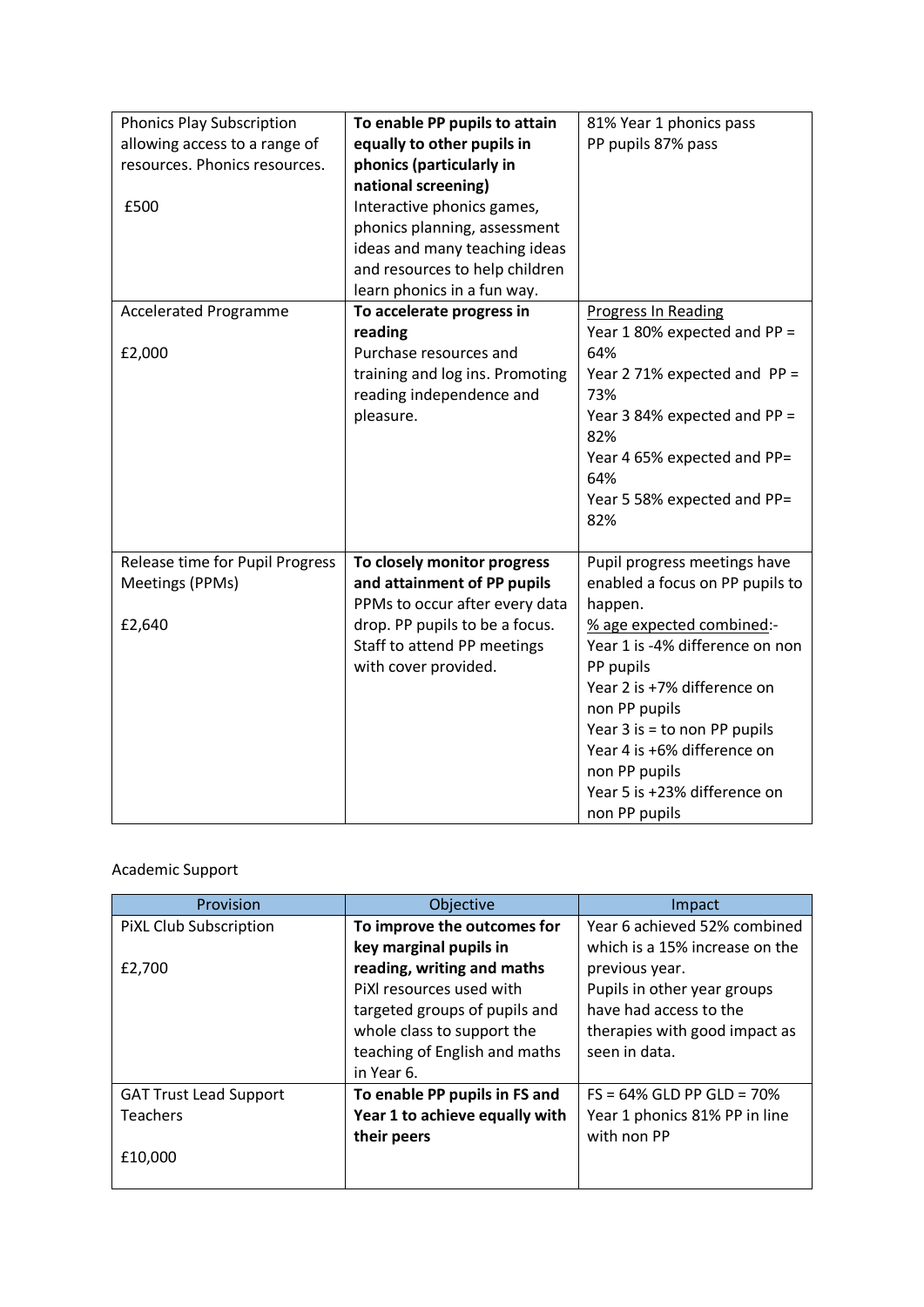|                                                                                                                     | Phonics lead and EYFS lead to                                                                                                                                                                                                                                                                                                                   |                                                                                                                                                                                                                             |
|---------------------------------------------------------------------------------------------------------------------|-------------------------------------------------------------------------------------------------------------------------------------------------------------------------------------------------------------------------------------------------------------------------------------------------------------------------------------------------|-----------------------------------------------------------------------------------------------------------------------------------------------------------------------------------------------------------------------------|
|                                                                                                                     | lead, support and drive                                                                                                                                                                                                                                                                                                                         |                                                                                                                                                                                                                             |
|                                                                                                                     | standards with a focus on PP.                                                                                                                                                                                                                                                                                                                   |                                                                                                                                                                                                                             |
| Booster maths teacher for<br>Year 6 x1 hour per day<br>£16,500<br>Booster Y2 teacher x2 days per<br>week<br>£18,620 | To close the attainment gap<br>between PP pupils and others<br>Maths more able- to work with<br>more able to secure expected/<br>greater depth.<br>Maths borderline- to support<br>borderline pupils to help them<br>achieve expected.<br>English-to support pupils in<br>achieving expected or a higher<br>standard in reading and<br>writing. | Year 6 PP combined = $7/13$ =<br>54% compared with 52% non<br>PP.<br>Year 2 52% combined.                                                                                                                                   |
| <b>Easter Intervention week</b><br>£5,000                                                                           | To close the attainment gap<br>between PP pupils and others                                                                                                                                                                                                                                                                                     | Year 6 PP combined = $7/13$ =<br>54% compared with 52% non<br>PP.                                                                                                                                                           |
| CGP Resources - SATS busters<br>etc<br>£2,000                                                                       | To improve the outcomes for<br>key marginal pupils in<br>reading, writing and maths                                                                                                                                                                                                                                                             | Year 6 PP combined = $7/13$ =<br>54% compared with 52% non<br>PP.                                                                                                                                                           |
| Friday clubs<br>£1,500                                                                                              | To enable pupils to have<br>access to extra-curricular<br>clubs such as first aid and<br>gardening.                                                                                                                                                                                                                                             | Improved well- being.                                                                                                                                                                                                       |
| Buster's book club<br>£300                                                                                          | To accelerate progress in<br>reading<br>Promoting reading<br>independence and pleasure.                                                                                                                                                                                                                                                         | <b>Progress In Reading</b><br>Year 1 80% expected and PP =<br>64%<br>Year 2 71% expected and PP =<br>73%<br>Year 3 84% expected and PP =<br>82%<br>Year 4 65% expected and PP=<br>64%<br>Year 5 58% expected and PP=<br>82% |
| <b>Breakfast Maths Booster for</b><br>Year 6<br>£3000                                                               | To close the attainment gap<br>between PP pupils and others                                                                                                                                                                                                                                                                                     | Maths Year 6 PP= 100% of<br>pupils doing breakfast maths<br>achieved expected.                                                                                                                                              |

### Non – Academic Needs

| Provision          | Objective                      | <b>Desired Impact</b>    |
|--------------------|--------------------------------|--------------------------|
| Breakfast Club     | To support PP pupils and their | Improved punctuality for |
|                    | families                       | several families.        |
| £3,400             | Provide a healthy breakfast at |                          |
| £600 for resources | a very minimal cost.           |                          |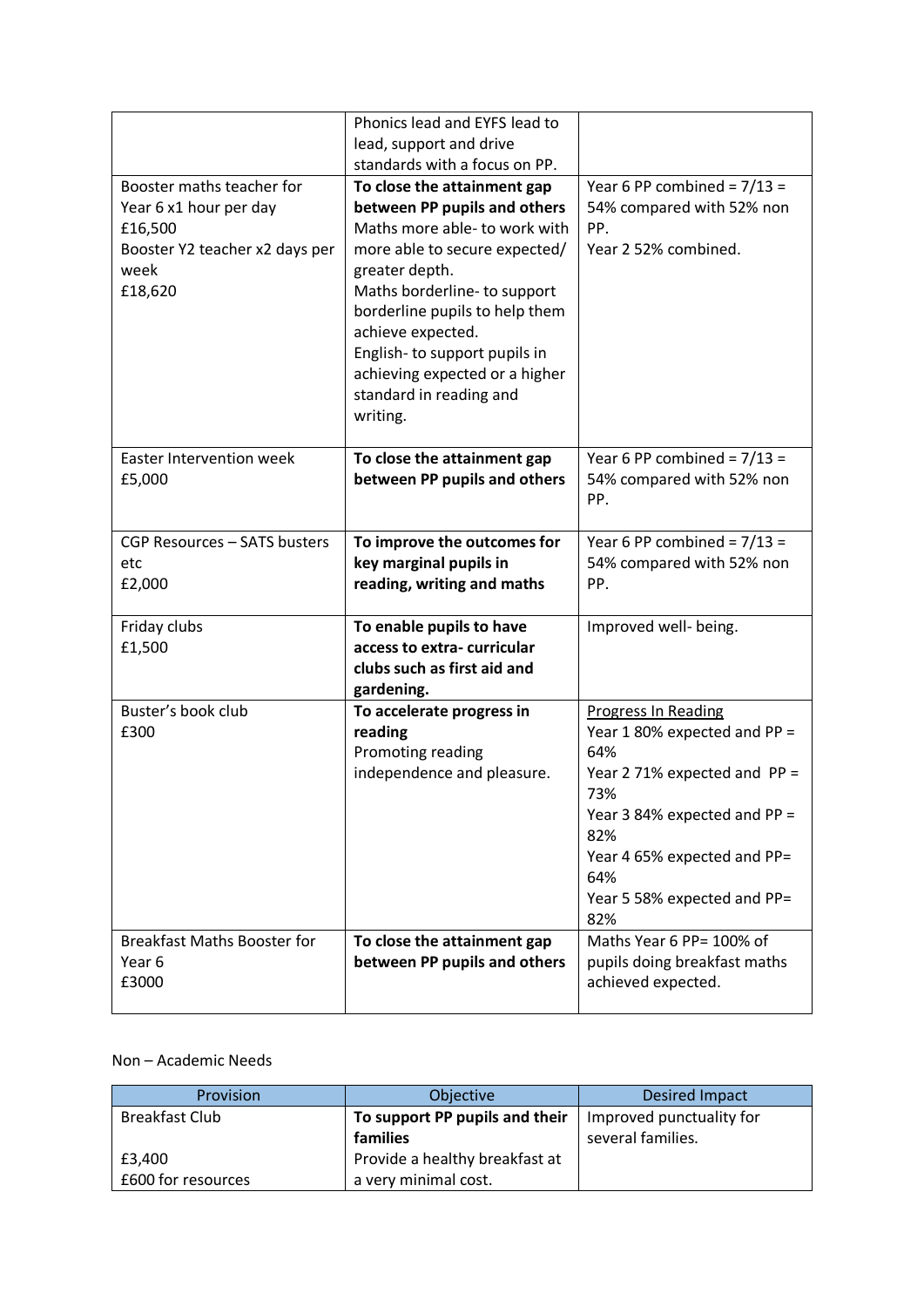|                             |                                  | Pupils had a good start to the<br>day in a relaxed setting with |
|-----------------------------|----------------------------------|-----------------------------------------------------------------|
|                             |                                  | access to food if desired.                                      |
| After school club           | To support PP pupils and their   | After school club has been well                                 |
| £500                        | families                         | attended and has enabled                                        |
|                             | Provide after school care at     | some pupils to attend with                                      |
|                             | times of need                    | financial support.                                              |
|                             |                                  |                                                                 |
| Uniform for PP children     | To support PP pupils and their   | All children are in full uniform                                |
| £110                        | families                         | with appropriate footwear.                                      |
|                             | Enabling all pupils to meet the  |                                                                 |
|                             | uniform policy                   |                                                                 |
|                             |                                  |                                                                 |
| Provision of trips for PP   | To support PP pupils and their   | All pupils have attended trips                                  |
| children                    | families                         | and visits offered.                                             |
| £300                        | Enabling all pupils to           |                                                                 |
|                             | participate in activities        |                                                                 |
|                             | involving costs                  |                                                                 |
|                             |                                  |                                                                 |
| <b>SEASS</b>                | To improve the attendance of     | 100% Of PP children improved                                    |
|                             | all pupils with a clear focus on | their attendance over the year.                                 |
| £5,800                      | PP                               |                                                                 |
|                             | SEASS work to support            | $2018$ = Attendance for the                                     |
|                             | vulnerable families get their    | year at 95.2% for R-6 and                                       |
|                             | children to school by holding    | 95.4% for 1-6                                                   |
|                             | clinics, generating letters to   | $2017$ = Attendance for the                                     |
|                             | share good and poor              | year stood at 94.8% for R-6                                     |
|                             | attendance.                      | and 94.4% for 1-6                                               |
|                             |                                  | Attendance has improved and<br>is closer to national.           |
|                             |                                  |                                                                 |
| Attendance rewards          | To encourage good                | 100% Of PP children improved                                    |
| £400                        | attendance at school for all     | their attendance over the year.                                 |
|                             | pupils                           |                                                                 |
| Play Therapy                | To support children with their   | Good improvements noted in                                      |
|                             | emotional needs at certain       | terms of behaviour and also                                     |
| £3,500                      | times of crisis                  | emotional well- being.                                          |
|                             |                                  |                                                                 |
|                             |                                  |                                                                 |
|                             |                                  |                                                                 |
| Speech and Language Therapy | To support the speech and        | Many pupils identified and                                      |
|                             | language of identified pupils    | supported with S+L issues and                                   |
| £5,600                      | to impact on their attainment    | packages of support put in                                      |
|                             | and progress                     | place with improvements<br>noted.                               |
|                             |                                  |                                                                 |
|                             |                                  |                                                                 |
| Counselling                 | To support highly vulnerable     | Good impact seen in                                             |
|                             | PP children to deal with         | emotional well -being and                                       |
| £4,500                      | ongoing issues                   | reductions in behaviour issues                                  |
|                             |                                  |                                                                 |